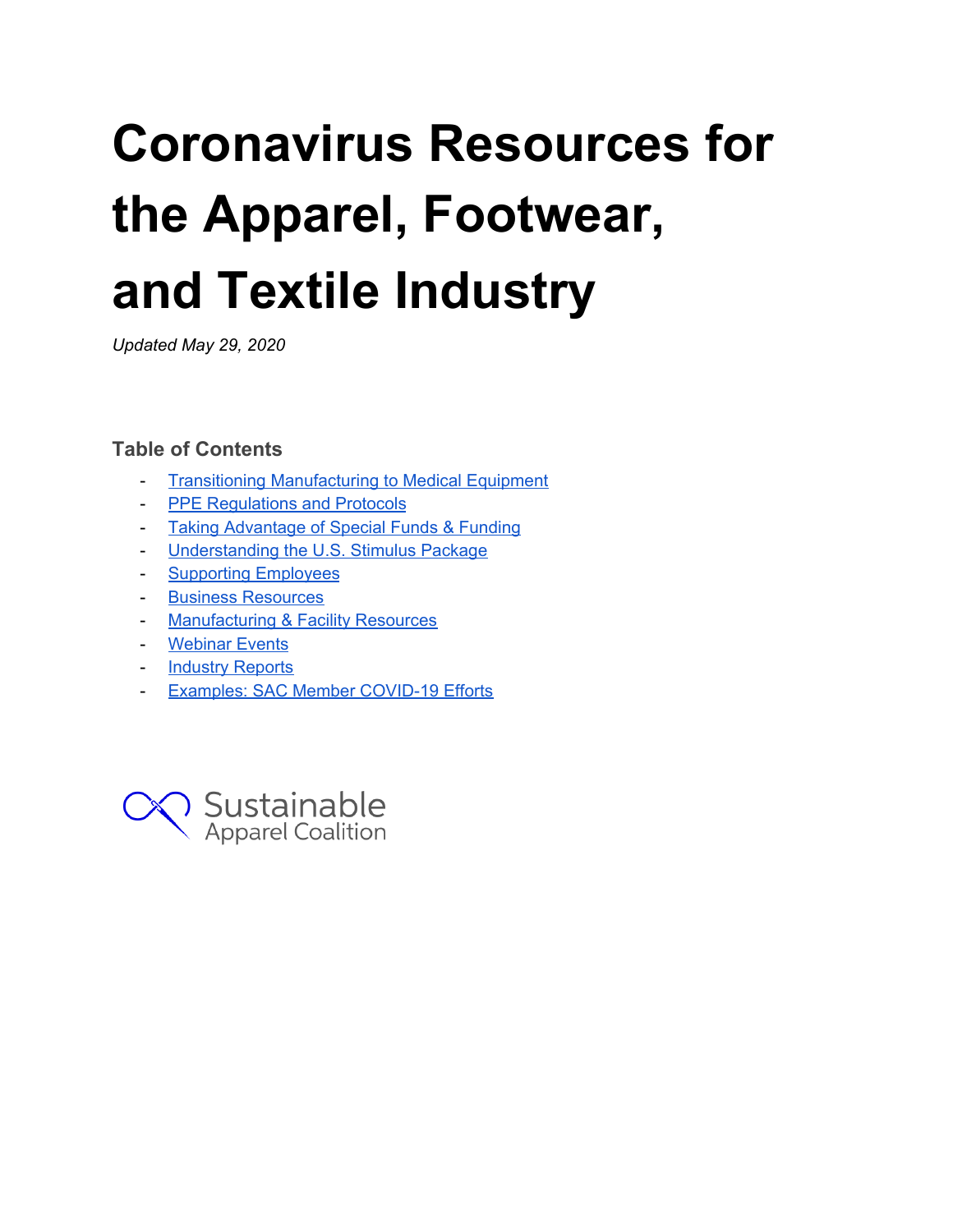

The Coronavirus pandemic has deeply affected the apparel, footwear, and textile industry. As the situation continues to evolve, the SAC wants to support the brands, retailers, and manufacturers affected by the pandemic. At this time, collaboration and partnership are more important than ever to scale meaningful change.

This document provides resources to support your company during these unprecedented times. Check back for new resources regularly as this page gets updated.

## <span id="page-1-0"></span>Transitioning to Manufacturing Medical Equipment

#### **[#GetUsPPE](https://getusppe.org/)**

#GetUsPPE (personal protective equipment) is a grassroots movement by medical professionals on the front lines of the coronavirus pandemic. This group's mission is to develop a platform that facilitates the production and delivery of life-saving PPE to healthcare workers across the United States. The website includes sample phone scripts for calling hospitals and shipping items as well as specifications and requirements for producing PPE. [Register](https://getusppe.org/makers/) as a PPE manufacturer to connect with hospitals in need of PPE.

## **L.A. [Protects](https://laprotects.org/)**

Los Angeles Mayor Eric Garcetti's Office developed the LA Protects program and website to provide information for companies and organizations interested in producing and requesting essential protective gear for the LA community in response to coronavirus. On this site, find information from Kaiser Permanente on approved specifications, materials, and processes for producing protective gear.

#### **New York City Economic [Development](https://edc.nyc/covid-19-emergency-supply-sourcing-manufacturing) Corporation**

The NYCEDC is creating a consolidated list of companies, vendors and individuals who are able to assist in the manufacturing of PPEs. Complete the **[EDC's](https://nycedc.formstack.com/forms/covid19_support)** form to outline how you can assist.

#### **Supplying PPE to New York State [Government](https://esd.ny.gov/sourcing-covid-19-products-nys)**

Businesses interested in producing personal protective equipment (PPE) for New York can reference the state's [website](https://esd.ny.gov/sourcing-covid-19-products-nys) to get information on product specifications and certifications.

## <span id="page-1-1"></span>**PPE Regulations and Protocols**

**Occupational Safety & Health [Administration](https://www.osha.gov/SLTC/etools/hospital/hazards/ppe/ppe.html) (OSHA) Guidelines for PPE Shortages** OSHA guidelines for a lack of personal protective equipment (PPE).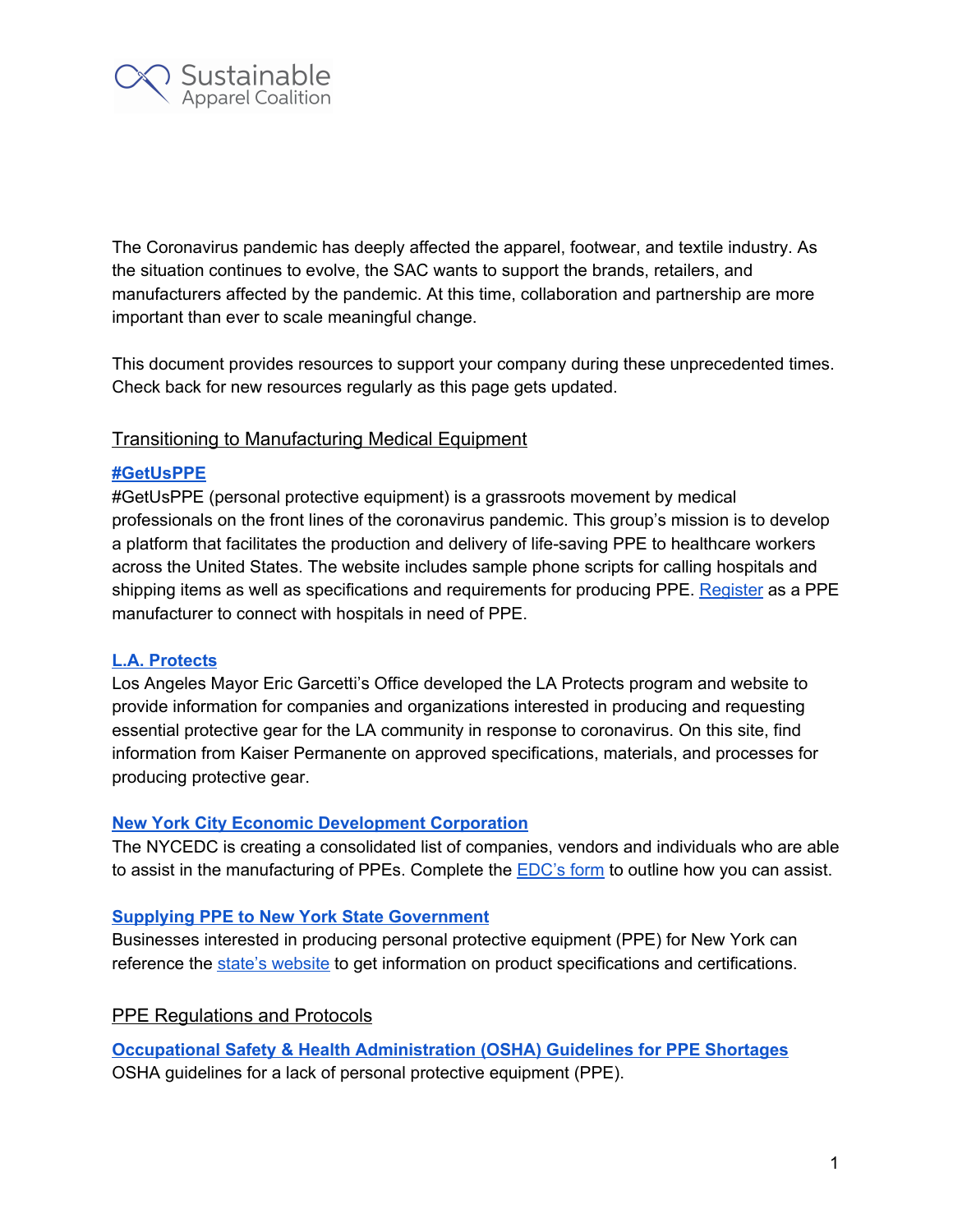

## **CDC [Decontamination](https://www.cdc.gov/coronavirus/2019-ncov/hcp/ppe-strategy/decontamination-reuse-respirators.html) and Reuse of Filtering Facepiece Respirators**

CDC guidelines for reusing disposable filtering facepiece respirators (FFRs) as a crisis capacity strategy.

# **NPR Story: [Technology](https://www.npr.org/2020/03/30/823803831/technology-to-clean-and-reuse-ppe-is-being-deployed-to-hotspot-hospitals) To Clean And Reuse PPE Is Being Deployed To Hotspot [Hospitals](https://www.npr.org/2020/03/30/823803831/technology-to-clean-and-reuse-ppe-is-being-deployed-to-hotspot-hospitals)**

<span id="page-2-0"></span>News story from NPR on a system to clean and disinfect PPE for frontline healthcare workers.

# Taking Advantage of Special Funds and Funding

## **[CFDA/Vogue](https://cfda.com/programs/designers/cfdavogue-fashion-fund) Fashion Fund**

Originally established to support the industry after 9/11, the CFDA (Council of Fashion Designers of America, Inc)/Vogue Fashion Fund relaunched to provide support to those in the fashion industry impacted by the coronavirus. As part of this effort, Vogue is launching a video series called *A [Common](https://www.vogue.com/article/a-common-thread-video-series) Thread*, which will give an inside look at the people behind the fashion industry, how they've been affected, and how they will move forward.

Grants made by A Common Thread will target designers, small retailers and other fashion companies whose businesses have been impacted by COVID-19. [Applications](https://docs.google.com/forms/d/e/1FAIpQLSdahtjT7V2xEggxJNNSffj3HMgflI7d-jsVUUspmiR5fo1y7g/viewform) are due May 3.

## **CFDA Guide to [Bankruptcy](https://cfda.com/news/a-guide-to-bankruptcy)**

Information on U.S. bankruptcy law and the different types of bankruptcy proceedings.

## **U.S. Small Business [Administration](https://www.sba.gov/disaster-assistance/coronavirus-covid-19)**

On the national level, the U.S. Small Business Administration offers low-interest federal disaster loans for small businesses suffering substantial loss as a result of COVID-19. To contact the SBA disaster assistance customer service center, call 1(800) 659-2955 or email [disastercustomerservice@sba.gov](mailto:disastercustomerservice@sba.gov).

## <span id="page-2-1"></span>Understanding the U.S. Stimulus Package

#### **Los Angeles Small Business [Emergency](https://ewddlacity.com/index.php/microloan-program) Microloan Program**

L.A. Mayor Eric Garcetti approved an \$11 million economic relief package for small businesses impacted by the coronavirus

## **Pratt Center for Community [Development](https://docs.google.com/spreadsheets/d/12IGXL9XweZImqYcS8V8zFWNDV50q5R0eZECRalwTo7E/edit#gid=0) New York City Resources**

The Pratt Center for Community Development is tracking financial relief and other resources during the coronavirus global pandemic. Access the live [document](https://docs.google.com/spreadsheets/d/12IGXL9XweZImqYcS8V8zFWNDV50q5R0eZECRalwTo7E/edit#gid=0) meant to aid New York City manufacturers, small businesses, and entrepreneurs.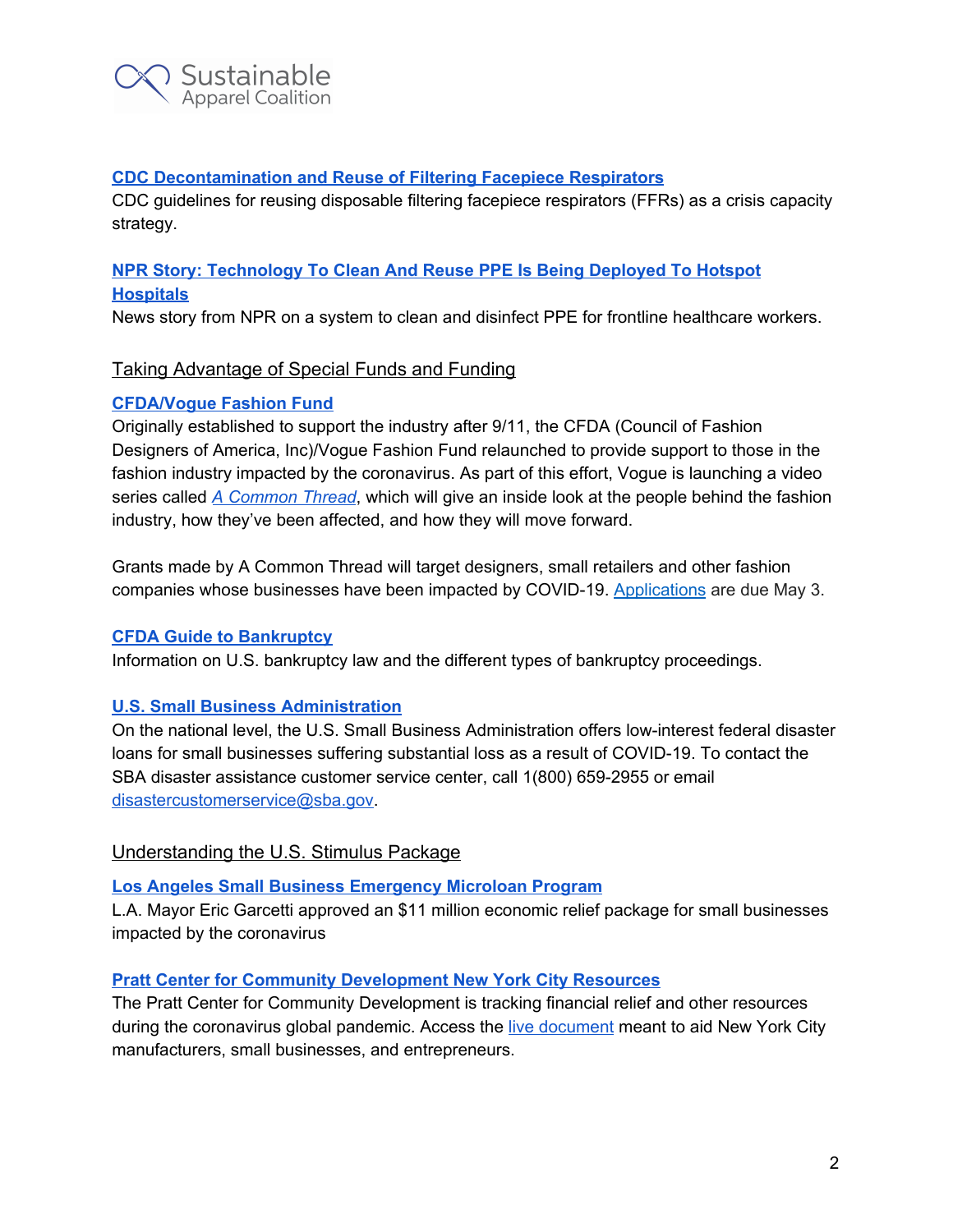

# <span id="page-3-0"></span>Supporting Employees

## **Guidance on Preparing [Workplaces](https://www.osha.gov/Publications/OSHA3990.pdf) for COVID-19**

The Occupational Safety and Health Administration (OSHA) developed this COVID-19 planning guidance based on traditional infection prevention and industrial hygiene practices. It focuses on the need for employers to implement engineering, administrative, and work practice controls and personal protective equipment (PPE), as well as considerations for doing so.

## **Resources for [Businesses](https://www.cdc.gov/coronavirus/2019-ncov/community/organizations/businesses-employers.html) and Employers**

Access the Center for Disease Control and Prevention's (CDC) resources and recommendations for business and employers, including guidance on business operations and cleaning procedures.

#### **Job [opportunities](https://nrf.com/resources/job-opportunities-workers-displaced-covid-19) for workers displaced by COVID-19**

The National Retail Federation is compiling a list of companies hiring new employees across the U.S. to meet the increased demand from coronavirus.

## **The State of Fashion 2020: [Coronavirus](https://www.mckinsey.com/~/media/McKinsey/Industries/Retail/Our%20Insights/Its%20time%20to%20rewire%20the%20fashion%20system%20State%20of%20Fashion%20coronavirus%20update/The-State-of-Fashion-2020-Coronavirus-Update-final) Update**

Mckinsey & Company has released an updated State of Fashion 2020 report, answering the question "How will changes to the global economy and consumers' behavior affect fashion in the post coronavirus world?" The article summarizing the updated report can be seen [here.](https://www.mckinsey.com/industries/retail/our-insights/its-time-to-rewire-the-fashion-system-state-of-fashion-coronavirus-update)

## **USFIA Member [Resources](https://www.usfashionindustry.com/news/usfia-member-resources-for-covid-19) for COVID-19**

The United States Fashion Industry Association has put together resources to support the industry's response to COVID-19.

## **Johns Hopkins [Coronavirus](https://coronavirus.jhu.edu/map.html) Resource Center**

COVID-19 Dashboard by the Center for Systems Science and Engineering (CSSE) at Johns Hopkins University.

## <span id="page-3-1"></span>Business Resources

**COVID-19 and the [consumer](https://www.pwc.com/us/en/library/covid-19/coronavirus-impacts-consumer-markets.html) markets sector** Pwc resources for the consumer markets sector.

## **Coronavirus Company [Preparedness](https://www.aafaglobal.org/AAFA/Solutions_Pages/Coronavirus_Checklist.aspx) Checklist**

AAFA has assembled a checklist of procedures, for consideration, based upon what fellow AAFA members are deploying to address COVID-19.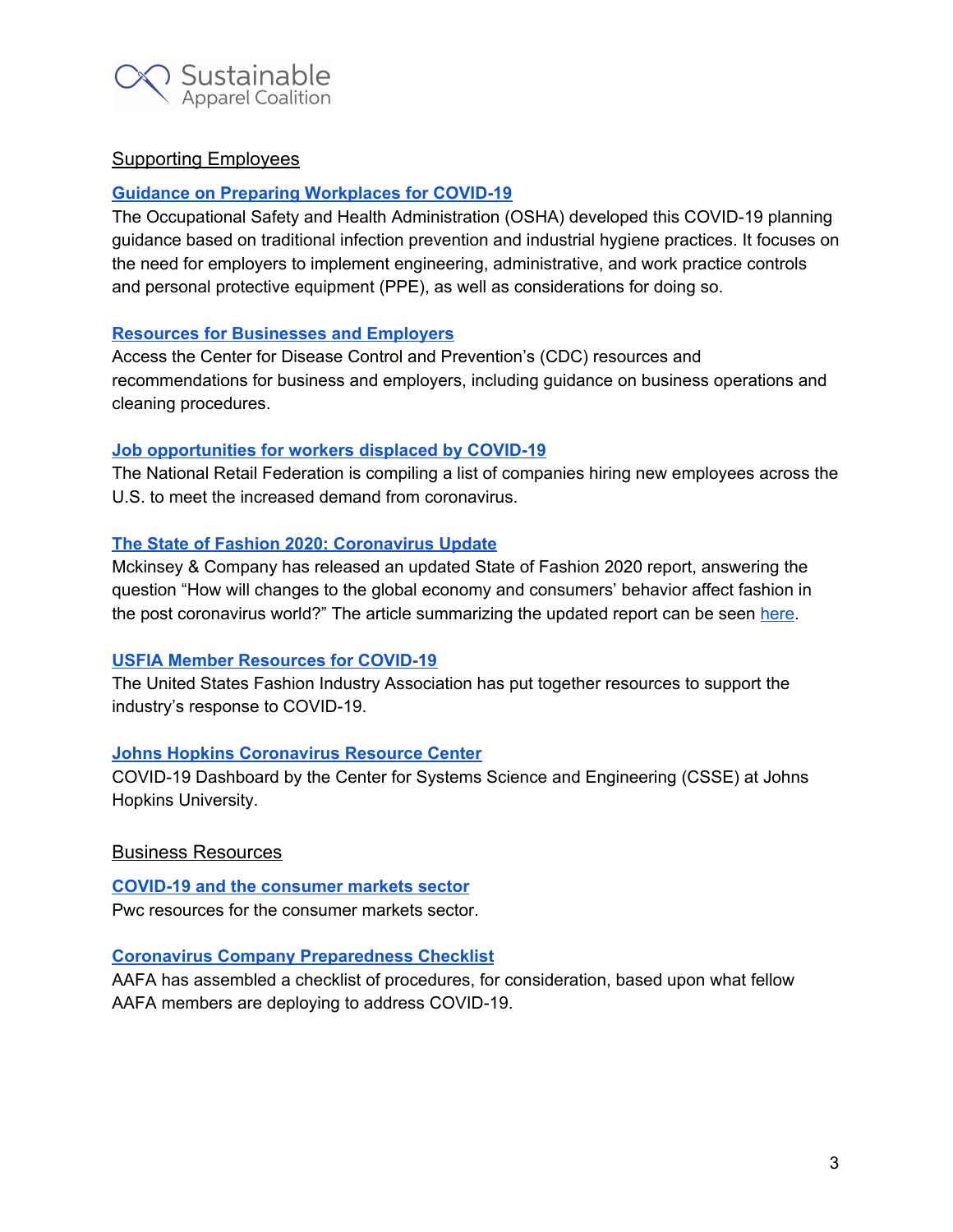

# <span id="page-4-0"></span>Manufacturing & Facility Resources



# **Better Buying Special Report: Guidelines for "Better" [Purchasing](https://betterbuying.org/wp-content/uploads/2020/04/Better-Buying-Special-Report-COVID-19-Guidance-for-Brands-and-Retailers.pdf) Practices Amidst the [Coronavirus](https://betterbuying.org/wp-content/uploads/2020/04/Better-Buying-Special-Report-COVID-19-Guidance-for-Brands-and-Retailers.pdf) Crisis and Recovery**

| Summary of Poor Practices and Best Practices Related to Short-Term Crisis<br><b>Management: Supporting Supplier Cash Flow</b> |                                                       |  |
|-------------------------------------------------------------------------------------------------------------------------------|-------------------------------------------------------|--|
| <b>Current Impacts/Poor Practices</b>                                                                                         | <b>Best Practices</b>                                 |  |
| Canceling orders<br>$\bullet$                                                                                                 | Not canceling orders                                  |  |
| Extended payment terms                                                                                                        | Collaborating to reduce negative impacts              |  |
| Increase in number of late payments<br>$\bullet$                                                                              | Rationalizing current assortments<br>$\bullet$        |  |
| Reduction in expected orders and<br>$\bullet$                                                                                 | Providing full compensation or on-<br>$\bullet$       |  |
| quantities                                                                                                                    | time/early payment despite orders being               |  |
| Inability to pay vendors<br>$\bullet$                                                                                         | held or quantities being reduced                      |  |
| Reduced hours/underemployment<br>$\bullet$                                                                                    | Paying for fabric/raw material liability<br>$\bullet$ |  |
| Worker layoffs                                                                                                                | Accepting shipping delays                             |  |

| Summary of Poor Practices and Best Practices Related to Crisis Recovery                                                                                                                                                                                     |                                                                                                                                                                                                                                                                               |
|-------------------------------------------------------------------------------------------------------------------------------------------------------------------------------------------------------------------------------------------------------------|-------------------------------------------------------------------------------------------------------------------------------------------------------------------------------------------------------------------------------------------------------------------------------|
| <b>Current Impacts/Poor Practices</b>                                                                                                                                                                                                                       | <b>Best Practices</b>                                                                                                                                                                                                                                                         |
| • Changes to forecasted volumes<br>Changes in capacity reserved<br>Inability to pay vendors<br>$\bullet$<br>• Reduced hours/underemployment<br>• Worker layoffs<br>• Worker turnover<br>Delays in receive tech packs/product<br>$\bullet$<br>specifications | • Providing updated forecasts/plans<br>Securing future production capacity<br>Enhanced management of raw materials<br>suppliers<br>Accepting shipping delays<br>Willingness to accept increased<br>costs/alternative methods to ship goods<br>Implementing virtual technology |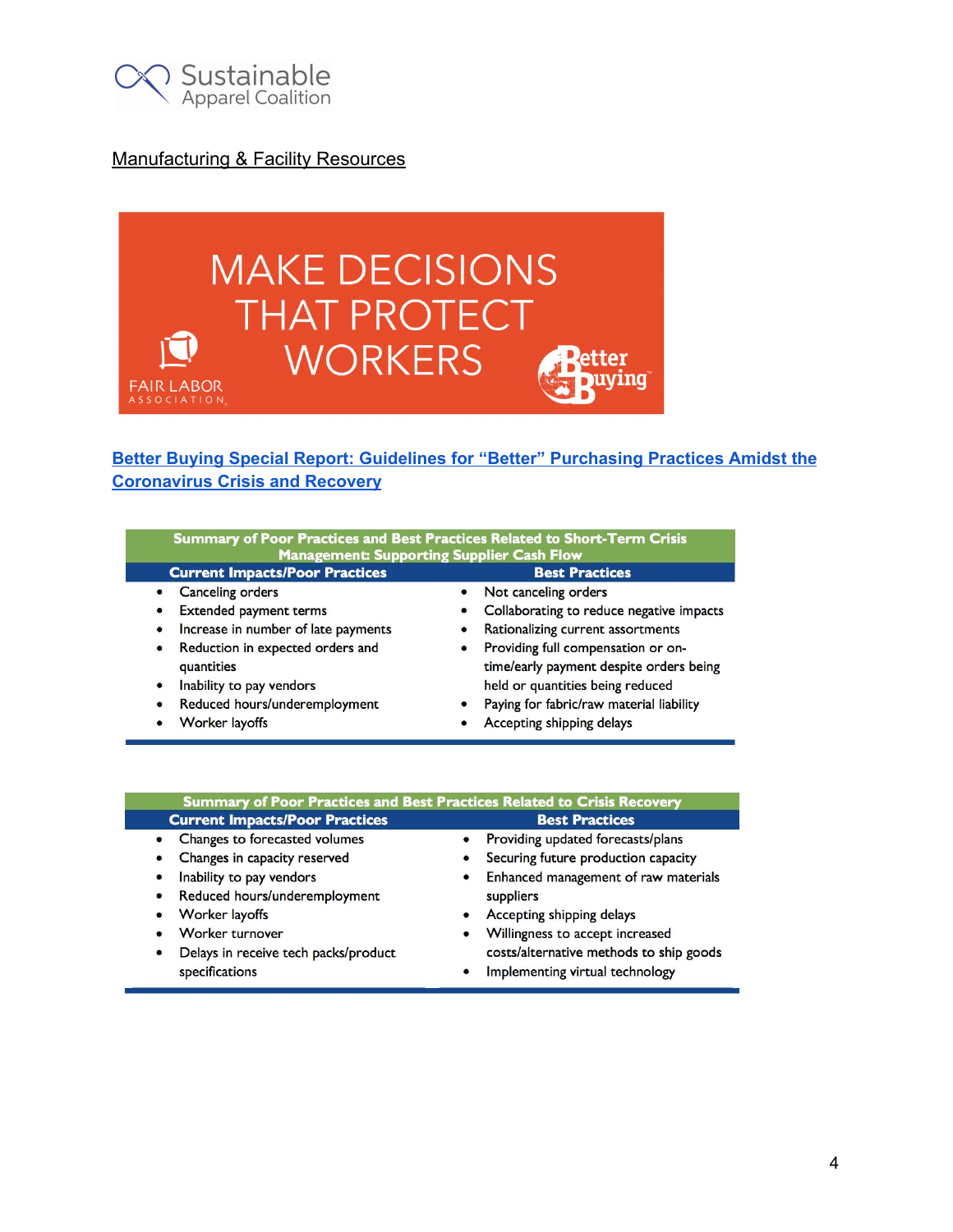

## **Fair Labor [Association:](https://www.fairlabor.org/report/protecting-workers-during-and-after-global-pandemic) Protecting Workers During and After the Pandemic**

WHAT CAN BRANDS & RETAILERS DO INSTEAD OF CANCELING ORDERS?



to push out the time & action calendar; slow down deliveries through 2021



**Utilize** ordered materials to transition to protective accessories



to support cash flow





# **Fair Labor Association: [COUNTRY-SPECIFIC](https://www.fairlabor.org/blog/entry/country-specific-updates-provisions-workers-response-covid-19-pandemic) UPDATES ON PROVISIONS FOR WORKERS IN [RESPONSE](https://www.fairlabor.org/blog/entry/country-specific-updates-provisions-workers-response-covid-19-pandemic) TO THE COVID-19 PANDEMIC**

# **Centers for Disease Control: [Disinfecting](https://www.cdc.gov/coronavirus/2019-ncov/community/disinfecting-building-facility-H.pdf) Building Facilities**

Download this 3-page document with guidelines on disinfecting facilities.

# **[Resources](https://www.buildanest.org/programs/covid19-resources/) for small artisans - NEST**

We recognize that many businesses are facing unexpected challenges as we navigate the impacts of the novel coronavirus (COVID-19). To support artisan businesses through the coronavirus outbreak we are developing vetted resource guides, including information on legal and funding support. New resources will be added on an ongoing basis.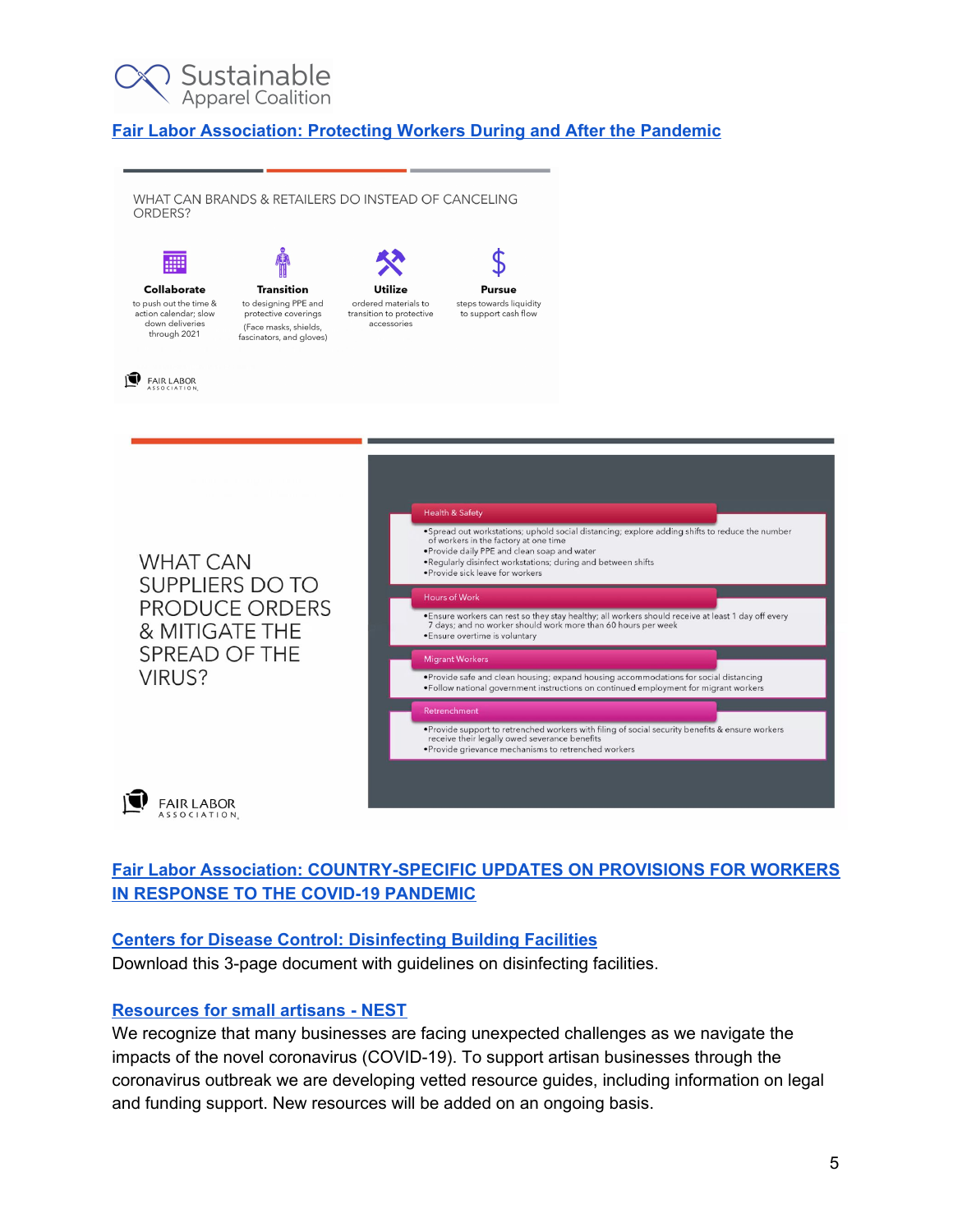

NEST recently launched a PPE purchasing initiative, led by long-term Nest supporter, Qurate Retail Group, and joined by key partners, Etsy, Target, Amazon, Mastercard, Winn Family Foundation and Cordes Foundation. Nest will "purchase" masks and other PPE to be donated to frontline workers and vulnerable populations, so that our small business partners do not bear the investment in volunteer production alone. [Donate](https://nest.givingfuel.com/give-a-mask?utm_source=New%20Nest%20Newsletter&utm_campaign=cee05f2a6b-EMAIL_CAMPAIGN_2019_12_09_08_55_COPY_01&utm_medium=email&utm_term=0_6137e074bd-cee05f2a6b-208868165) masks to frontline workers or [purchase](https://www.buildanest.org/masks-made-by-makers/?utm_source=New+Nest+Newsletter&utm_campaign=cee05f2a6b-EMAIL_CAMPAIGN_2019_12_09_08_55_COPY_01&utm_medium=email&utm_term=0_6137e074bd-cee05f2a6b-208868165) [masks](https://www.buildanest.org/masks-made-by-makers/?utm_source=New+Nest+Newsletter&utm_campaign=cee05f2a6b-EMAIL_CAMPAIGN_2019_12_09_08_55_COPY_01&utm_medium=email&utm_term=0_6137e074bd-cee05f2a6b-208868165) made by Nest Guild Artisans.

## **Guidelines for [responsible](https://www.textilbuendnis.com/download/leitsaetze-einkaufspraktiken-covid19/) purchasing practices in times of COVID-19**

Guidelines from the Partnership for Sustainable Textiles on responsible purchasing practices.

#### **[Designing](https://www.goodbusinesslab.org/web/covid-19-suggested-guidelines-for-garment-industry.pdf?utm_source=website&utm_medium=tile&utm_campaign=hackathon_doc) an Anxiety Free Space for Workers in Factories**

Good Business Lab presents steps that the garment industry can take for its workers in a COVID-19 world.

## <span id="page-6-0"></span>**Webinar Events**

#### <span id="page-6-1"></span>*No events at this time*

## Industry Reports

**Weaving a Better Future: Rebuilding a More [Sustainable](https://apparelcoalition.org/wp-content/uploads/2020/04/Weaving-a-Better-Future-Covid-19-BCG-SAC-Higg-Co-Report.pdf) Fashion Industry After COVID-19** This public report, written by the SAC, Higg Co, and Boston Consulting Group (BCG), highlights how sustainability in our industry is at risk in a post-crisis world. It lays out a framework for a phased rebuilding that elevates the role of social and environmental commitments within forward-looking business resiliency strategies.

# **[Time for change: How to use the crisis to make fashion sourcing more agile and](https://www.mckinsey.com/industries/retail/our-insights/time-for-change-how-to-use-the-crisis-to-make-fashion-sourcing-more-agile-and-sustainable?cid=eml-web) [sustainable](https://www.mckinsey.com/industries/retail/our-insights/time-for-change-how-to-use-the-crisis-to-make-fashion-sourcing-more-agile-and-sustainable?cid=eml-web)**

This report from McKinsey & Company assesses the impact of the COVID-19 crisis on sourcing operations and spotlights the steps that companies are taking in their immediate response. It then considers the strategies—and the paradigm shift—that will be necessary to reshape sourcing practices moving forward.

# **[COVID-19 Survey on Retail](http://www.usfashionindustry.com/pdf_files/20200420-covid-19-survey-on-retail.pdf)**

Analysis of how COVID-19 has impacted retail in the United States.

# **[ILO Monitor: COVID-19 and the world of work.](https://www.ilo.org/wcmsp5/groups/public/---dgreports/---dcomm/documents/briefingnote/wcms_740877.pdf)**

Ongoing analysis from the International Labour Organization regarding COVID-19 and the impacts on work.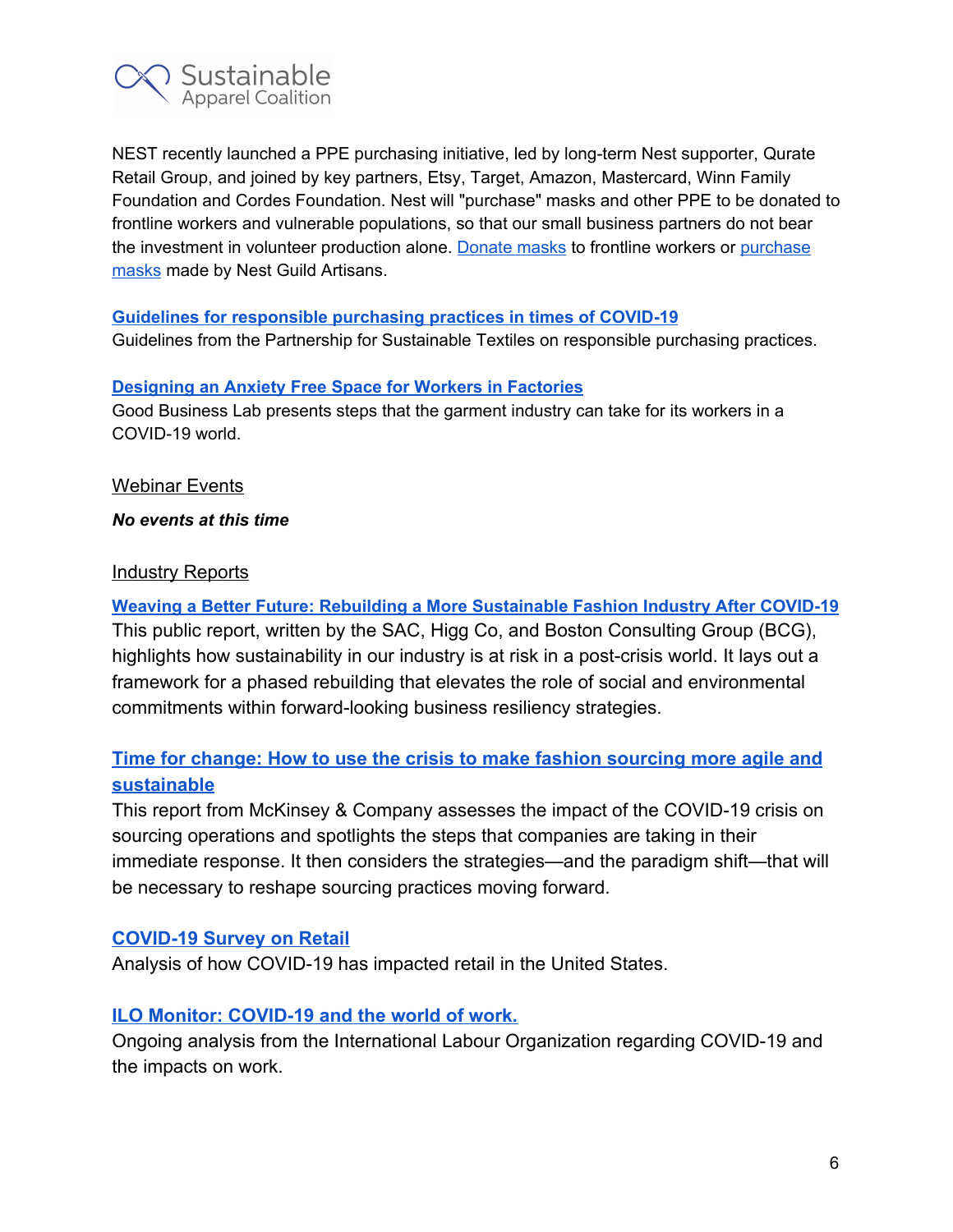

# SAC Members' COVID-19 Efforts

## **Aditya Birla**

India is observing a 21-day precautionary lockdown across the country and operating from homes. Aditya Birla Group is [donating](https://economictimes.indiatimes.com/news/politics-and-nation/aditya-birla-group-contributes-rs-500-crore-to-fight-covid-19-pandemic/articleshow/74969846.cms) Rs 500 Crores (about USD \$65 Million) towards the fight against the COVID 19 pandemic. Rs.400 cr. will be donated to the [PM-CARES](https://www.pmindia.gov.in/en/about-pm-cares-fund/) Fund.

In this light, the Aditya Birla Group has undertaken the following initiatives:

- 1. Contribution of Rs. 400 crores to the PM- CARES Fund.
- 2. Rs.50 cr grant to FICCI-Aditya Birla CSR Centre for Excellence for Covid relief measures.
- 3. To activate a 100-bed Covid-19 facility at Seven Hills Hospital in Mumbai, in partnership with BMC. This initiative is being spearheaded by Mrs. Neerja Birla.
- 4. Earmarked more than 200 beds for Covid-19 Patients across locations including Ujjain, Pune, Hazaribagh, Rayagada, Solapur and Kharach.
- 5. Allocated Rs.50 cr towards supply of 1 million N95 masks, 280,000 personal protective equipment (PPE), as well as ventilators.
- 6. Commenced production of 1 million triple layer surgical masks and 1 lakh coverall garments with the support of the Textiles Ministry.
- 7. Involved community and self-help groups in home production of lakhs of masks across several locations.
- 8. Continuous and proactive engagement with local communities and other stakeholders. This includes awareness camps across 200 locations and door to door campaigns to reinforce prevention messages and encourage social distancing.

The Aditya Birla Group recognizes that no contribution can be too large or small, given the enormity of the pandemic. Every effort counts. The Group will continue to extend whatever support is feasible to help fight the pandemic and restore normalcy.

## **Aritzia**

[Aritzia](https://www.aritzia.com/us/en/aritzia/covid-19.html) is funneling all profits from all current sales to its Community Relief Fund so they can keep paying Aritzia employees. To date, they've been able to avoid any layoffs using this method.

## **Artistic Milliners**

In the wake of COVID-19, Artistic [Milliners](http://www.artisticmilliners.com/covid19/main.htm) quickly mobilized its resources to help protect its people and mitigate the impact of the pandemic. As a first step, the company implemented strict measures across its facilities for workers' health and safety in line with WHO and CDC requirements. A visual guide of *Re-Opening in the Times of Covid-19 was* designed and open sourced for the benefit of the manufacturing sector. As an immediate response, the company also distributed grocery bags of food to 10,000 of its minimum wage workers in the context of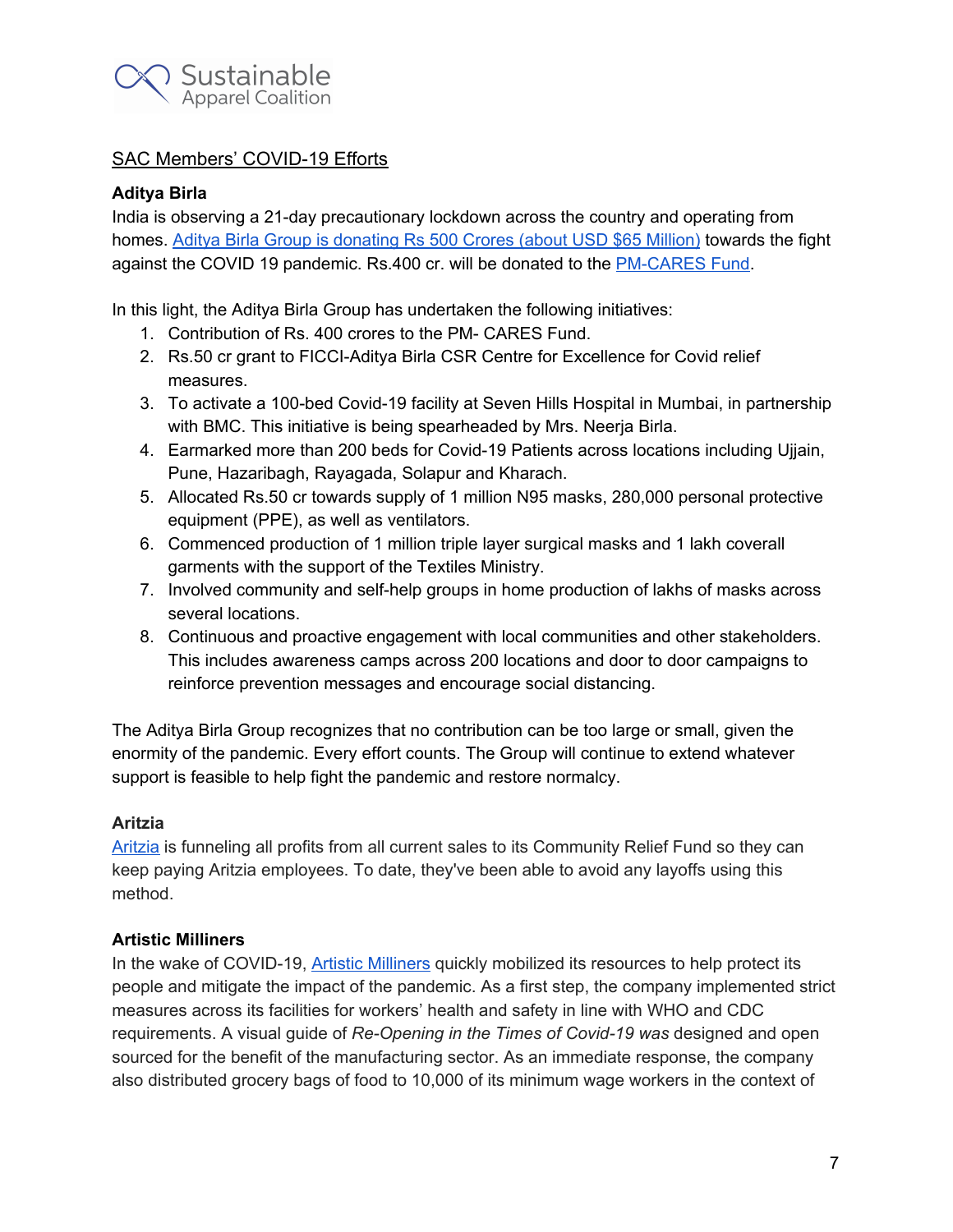

on-going holy month of Ramadan and city's lockdown situation that has slowed economic activity.

Further, the company quickly moved to collaborate with national and international medical institutions to develop medical grade PPE, the first 10,000 of which will be donated to the Government of Sindh. To further help frontline workers, particularly in respect to the gender lens, AM has partnered with IFC, Tackling Childcare wing to modify and open its daycare facilities for children of essential workers. The services will be provided completely free of cost.

For more details about what the company is doing, visit their [website](http://www.artisticmilliners.com/covid19/main.htm]) and read this [article.](https://denimology.com/2020/04/artistic-milliners-resuming-business-the-responsible-way)

#### **Bugaboo**

In partnership with medical equipment company Ansell, **[Bugaboo](https://www.linkedin.com/posts/bugaboo_bugaboo-ansell-covid19-activity-6661602697134788608-ANxy)** has transitioned part of its factory in Xiamen to produce parts for personal protection suits.

## **C&A**

[C&A](https://www.c-and-a.com/uk/en/corporate/company/newsroom/press-releases/2020/ca-backs-action-plan-to-support-garment-workers/) has endorsed a global [multi-stakeholder](https://www.ilo.org/global/topics/coronavirus/sectoral/WCMS_742343/lang--en/index.htm) action plan to help garment manufacturers and workers in developing economies survive the disruption to global trade caused by the COVID-19 pandemic. C&A along with other fashion brands and retailers is calling on governments and financial institutions to speed up access to credit and income support for businesses and workers. Under the action plan, C&A is also committing to provide effective, open lines of communication with supply chain partners about the status of business operations and future planning of orders based on how the current crisis evolves.

In response to the government ordered closure of all of its 1,400 stores across Europe, C&A was initially forced to pause all orders. The fashion retailer has since reached out to its over 300 suppliers to find mutually beneficial solutions. C&A has to date reinstated 93% of all previously paused orders.

## **Capri Holdings (Versace, Jimmy Choo, Michael Kors)**

Capri Holdings and its collective founders are donating over \$3 million U.S. dollars. The donation will be divided among the following organizations:

## **Jimmy Choo**

- World Health [Organisation's](https://www.who.int/emergencies/diseases/novel-coronavirus-2019/donate) Covid-19 Solidarity Response Fund
- NHS [COVID-19](https://www.nhscharitiestogether.co.uk/) Urgent Appeal by NHS Charities Together

#### **Versace**

- Chinese Red Cross [Foundation](http://en.crcf.org.cn/)
- San [Raffaele](https://www.hsr.it/) Hospital
- Camera [Nazionale](https://www.cameramoda.it/en/associazione/news/1597/) Della Moda Italiana for the 'Italia, we are with you' initiative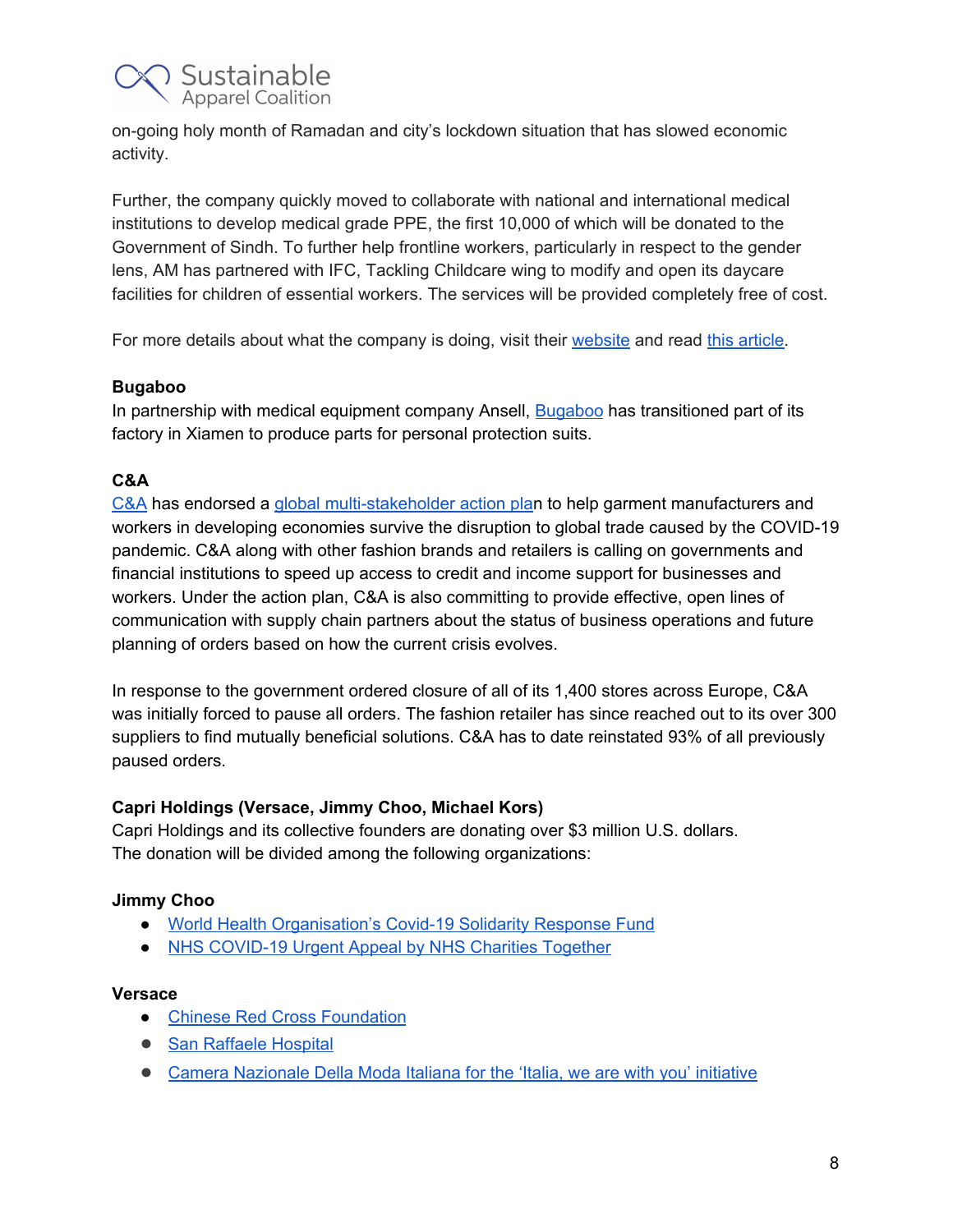

#### **Michael Kors**

- NYU [Langone](https://nyulangone.org/) Health
- New [York-Presbyterian](https://www.nyp.org/) Hospital
- God's Love We [Deliver](https://www.glwd.org/)
- A Common Thread, [CFDA/Vogue](https://secure.givelively.org/donate/cfda-foundation-inc/cvff-a-common-thread?utm_source=google&utm_medium=banner&utm_campaign=A%20Common%20Thread) Fashion Fund for Covid-19 Relief

## **Ciel Textile**

Leveraging fabric on hand and its Research & Development team, Ciel [Textile](https://www.linkedin.com/posts/ciel-textile_staysafe-activity-6661598891881959424-ogYL) has produced over 3 million masks in Mauritius, Madagascar and India. The innovative waterproof outer layer and absorbent inner layer were designed to protect the person wearing the mask and those around them.

## **Crystal International Group Limited**

[Crystal](https://www.fibre2fashion.com/news/company-news/crystal-group-fights-covid-19-through-strict-measures-266621-newsdetails.htm) Group has placed employees' health and safety as the first priority issue in these unprecedented times. Crystal Group's factories in China, Vietnam, Cambodia, Bangladesh and Sri Lanka have implemented strict measures to control the epidemic situation, including stringent disinfection measures, employee temperature checks, and creation of quarantine zones and isolation areas. The factories have also provided employees with masks, installed partitions at dining tables, and posted informational materials to promote awareness of precautionary measures.

#### **Eralda**

Eralda believes brands should make efforts where possible to try and support their supply chain partners. Brands can help foster a soft landing for garment workers in India, Bangladesh, Indonesia, and elsewhere.

Eralda suggests brands and buyers take the following actions where possible:

- 1. **Pay for what you ordered (goods shipped / fabric paid for by the factory).** Try to not cancel orders that are ready to be shipped, that are already in production or for which fabric is bought and/or cut. This situation should not automatically lead to extraordinary postponement of scheduled payments. Do not risk bankrupting your supply chain. Pay what you can and on time wherever possible.
- 2. **Discuss the impact on the garment workers with your supplier.** If a factory is forced to close or is struggling in these times, assess that your purchasing actions might help pay wages. It is particularly important that brands share the responsibility of ensuring that wages already earned by workers are paid.
- 3. **Support vendors that undergo any temporary closures due to local social distancing measures.** Communicate with the factory. Check how you can support them at this difficult time and then help them re-open, with orders, when appropriate.

## **Fast Retailing**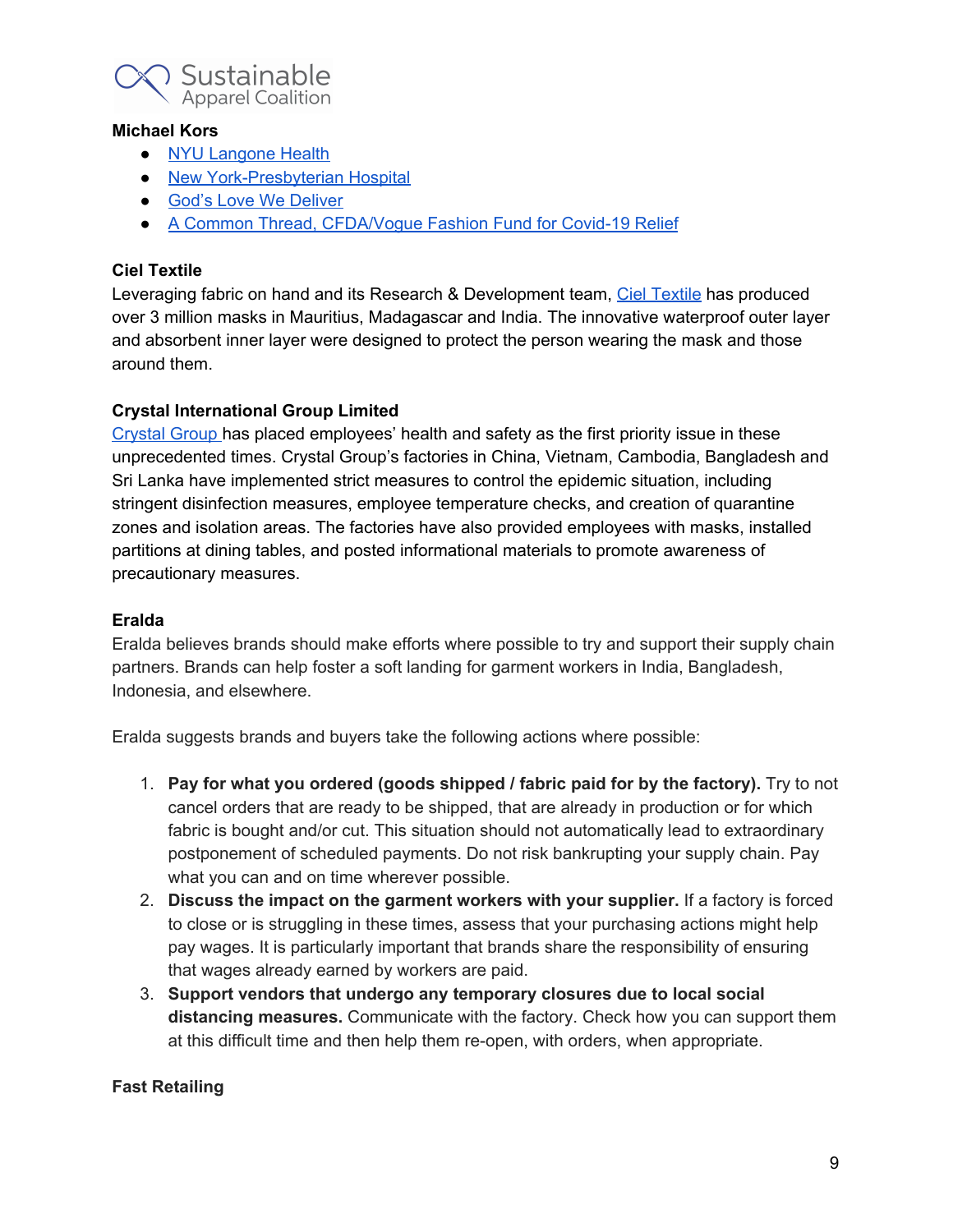

Fast [Retailing,](https://www.theory.com/covid19.html) parent company to brands like Theory, is working with the New York state government to deliver 1 million masks and also donated 10 million masks to high-priority medical facilities around the world.

## **Gap Inc.**

[Gap](https://corporate.gapinc.com/en-us/news/coronavirus-response) Inc. is pivoting resources so factory partners can make masks, gowns, and scrubs for healthcare workers on the front lines. Teams at Gap Inc. are also connecting company vendors with hospital networks in California and New York to provide much needed personal protective equipment (PPE) to healthcare workers. To support underserved families during the crisis, the Gap Foundation is donating \$1 million to local, state, national, and international non-profit organizations.

## **H&M**

To help the World Health Organization fight the coronavirus, H&M Foundation donated \$500,000 to the [COVID-19](https://www.who.int/emergencies/diseases/novel-coronavirus-2019/donate) Solidarity Response Fund. H&M is leveraging its supply chain to produce protective gear for healthcare workers in Italy and Spain. Organizations like the Red Cross and Save the Children will be given access to H&M's social media channels to spread important health and safety messages to H&M's 120 million global followers.

## **HanesBrands**

[HanesBrands](https://hanesforgood.com/inthistogether/) is on track to make 320 million FDA-approved cotton face masks for the US Dept of Health & Human Services.

## **IDH (The Sustainable Trade Initiative)**

IDH has launched a new platform called the **PPE Dashboard**. The platform will support apparel factories to produce the needed equipment that meets the demand and specifications of Personal Protective Equipment (PPE) related to COVID-19. On this open platform, factories can find guidance regarding PPE production. Factories that are now producing PPE are listed in order to facilitate engagement with prospective buyers.

#### **Inditex**

In line with its "Workers at the Centre 2019 – 2022" strategy, Inditex is actively working to minimize the impact of COVID-19 for its suppliers and the workers who are part of the Inditex supply chain.

## *Multi Stakeholder Engagement*

Since the beginning of the pandemic Inditex has maintained a proactive stance and joined forces with the main organizations defending workers' rights, such as IndustriALL Global Union, the International Labor Organization, Ethical Trading Initiative or ACT (Action, Collaboration, Transformation). Together with these and other organizations, Inditex has focused its efforts on minimizing the impacts of COVID-19 on workers and ensuring the sustainability of global supply chains in the future.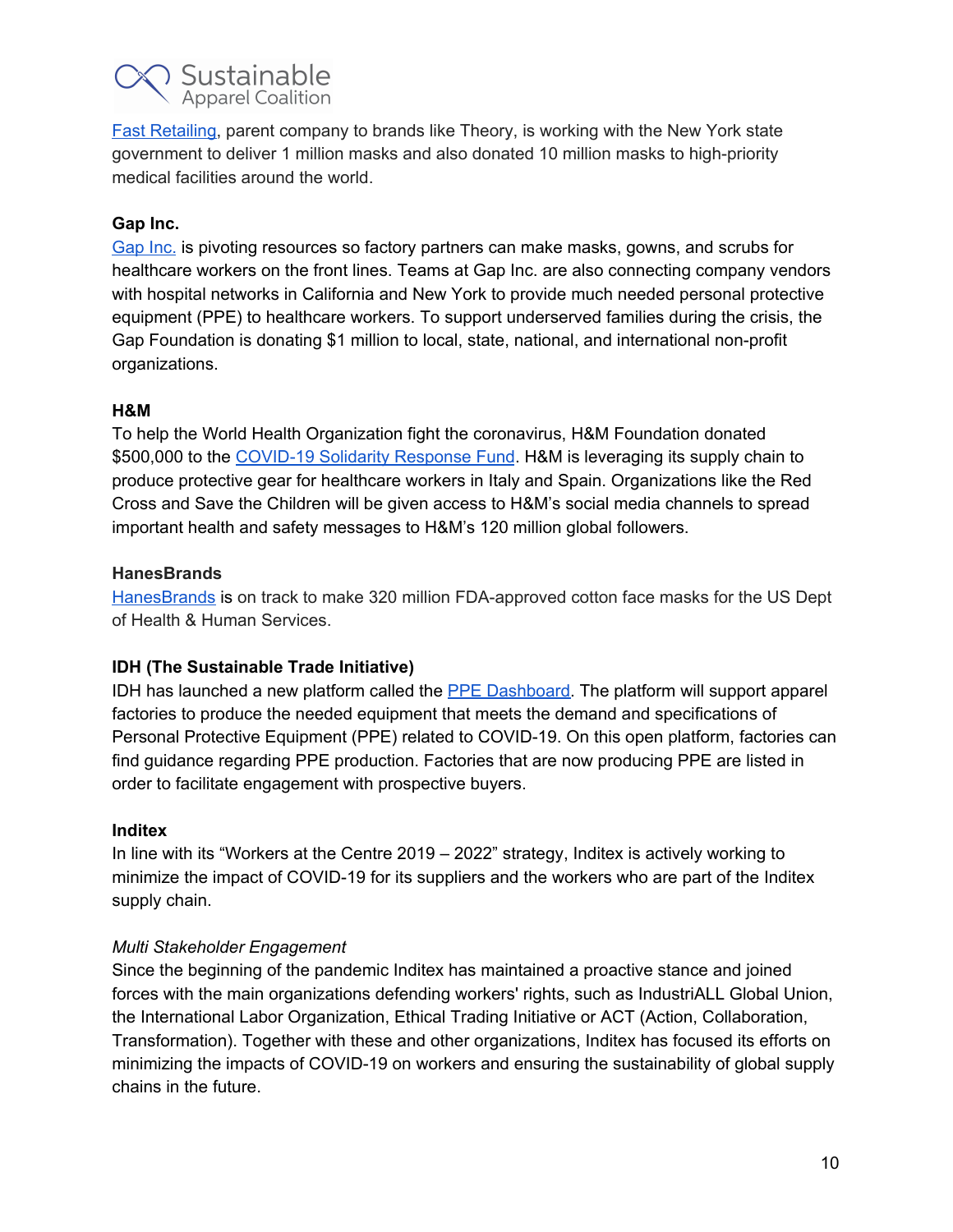

Inditex proactively worked on the development of ["COVID-19:](https://www.ilo.org/global/topics/coronavirus/sectoral/WCMS_742343/lang--en/index.htm) Action in the Global Garment [Industry](https://www.ilo.org/global/topics/coronavirus/sectoral/WCMS_742343/lang--en/index.htm)," a call to action to articulate the urgent priorities and specific commitments for global organizations across the industry to help them face the economic effects from the COVID-19 pandemic. The call to action focuses on protection of the income, health, and employment of garment workers. Inditex has endorsed this call to action and commits to the implementation of its measures.

## *Occupational Health and Safety (OHS) of Suppliers*

Inditex is in constant contact with suppliers and relevant actors in the different production markets to ensure that suppliers adopt adequate health and hygiene protection measures. Its most immediate actions have included the creation of guides based on recommendations from the World Health Organization to be conveyed to suppliers to ensure their implementation in their workplaces.

#### *Responsible Purchasing Practices*

Inditex has maintained and reinforced its policy of responsible purchasing practices, guaranteeing the payment of all orders already placed and in the production phase as an immediate measure. Additionally, Inditex i s using its leverage to engage with different financial entities to facilitate solutions that may help suppliers and their workers.

#### *Medical Materials*

Inditex donated over 2.5 million units of basic hygiene and protective materials specifically identified by the authorities, such as face masks, gloves, caps and shoe covers, worth  $\epsilon_1$ million. The Tsinghua University Education Foundation distributed the medical material in accordance with the requests presented by the health authorities across the various regions of China.

Inditex made its full logistics and procurement capabilities available to Spanish health authorities, donor businesses, and individuals for the purchase and transportation of health equipment. The volume of personal protective equipment brought to Spain by Inditex since the start of the COVID-19 pandemic stands at over 80 million units. That figure includes purchases made by the central government, the regional governments, hospitals, private sector donors, including many businesses and individuals, and by Inditex and the Amancio Ortega Foundation.

Inditex has committed to individually purchasing and donating medical material worth €25 million. Specifically, the company has acquired 420 ventilators, 300,000 N95/FFP2 face masks, more than 10 million surgery masks, nearly 14 million pairs of gloves, 384,000 face shields, 380,000 protective suits, 320,000 surgery gowns, 200,000 sanitiser units, 100,000 pairs of glasses and 100,000 caps.

#### **Inspectorio**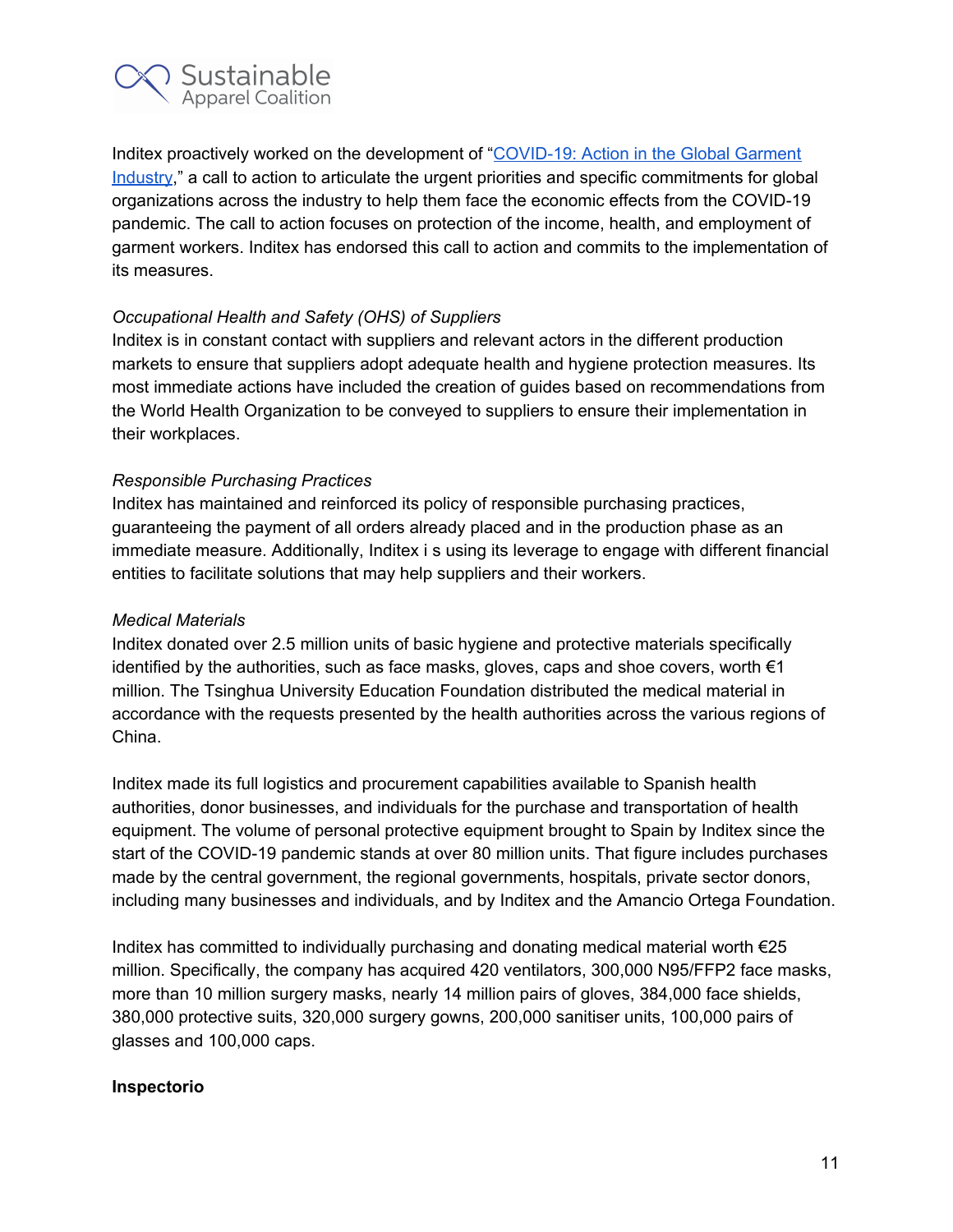

Inspectorio's Rise [platform](https://inspectorio.com/products/rise-covid-19/) is now available for free, which allows brands, retailers, and suppliers to remotely ensure safe working conditions for their partner facilities.

#### **Kontoor Brands**

[Kontoor](https://www.kontoorbrands.com/news-media/press-release/52/kontoor-brands-to-produce-and-supply-patient-and-disposable) Brands to produce and supply patient and disposable isolation gowns to hospitals in response to COVID-19 pandemic.

Kontoor Brands announced that it has begun producing approximately 50,000 Level 1 patient gowns and 10,000 disposable isolation gowns for clinicians to assist hospitals that are dealing with the influx of patients as a result of the COVID-19 coronavirus pandemic. This press release features multimedia. View the full release [here](https://www.businesswire.com/news/home/20200406005148/en/):

#### **Levi Strauss & Co.**

Levi's pledges \$3 million to [Covid-19](https://www.levistrauss.com/2020/04/02/lsco-commits-3-million-to-covid-19-response/) relief.

On April 2, Levi Strauss & Co sent a memo to employees sharing its commitment to support during the Covid-19 pandemic.

We know our response will evolve as the impact of the crisis continues to play out – but to start *with, we are committing \$3 million to relief efforts, with a focus on employees, community partners and supply chain workers. Fortunately, supporting our communities through tough challenges is nothing new to LS&Co. We have strong programs and networks in place that we have been able to quickly pivot toward this response.*

## **Morito Scovill Americas**

Morito Scovill [Americas](http://www.scovill.com/topics/covid-19/) is deeply discounting/donating fasteners to manufacturers who have shifted production to PPE. The company is also donating hundreds of meals to local first responders.

#### **Nike**

[Nike](https://purpose.nike.com/covid-19-response-efforts) pledged a total of more than \$15 million to help fight coronavirus, including major donations to the Oregon Food Bank, the Oregon Community Recovery Fund, and the Oregon Health and Service University. The Nike Foundation is giving \$1 million to the COVID-19 Solidarity Response Fund, as well as to various response funds around the world.

[Working](https://news.nike.com/news/inside-nike-s-race-to-help-protect-healthcare-workers) closely with health professionals at Oregon Health & Science University (OHSU), Nike's innovation, manufacturing and product teams have come together to provide for an urgent need: Personal Protective [Equipment](https://news.nike.com/news/nike-ppe-face-shields-covid-19-support) (PPE) in the form of full-face shields and powered, air-purifying respirator (PAPR) lenses to protect against the coronavirus (COVID-19). To date, Nike has provided more than 290,000 pieces of PPE to more than 20 health systems across the United States.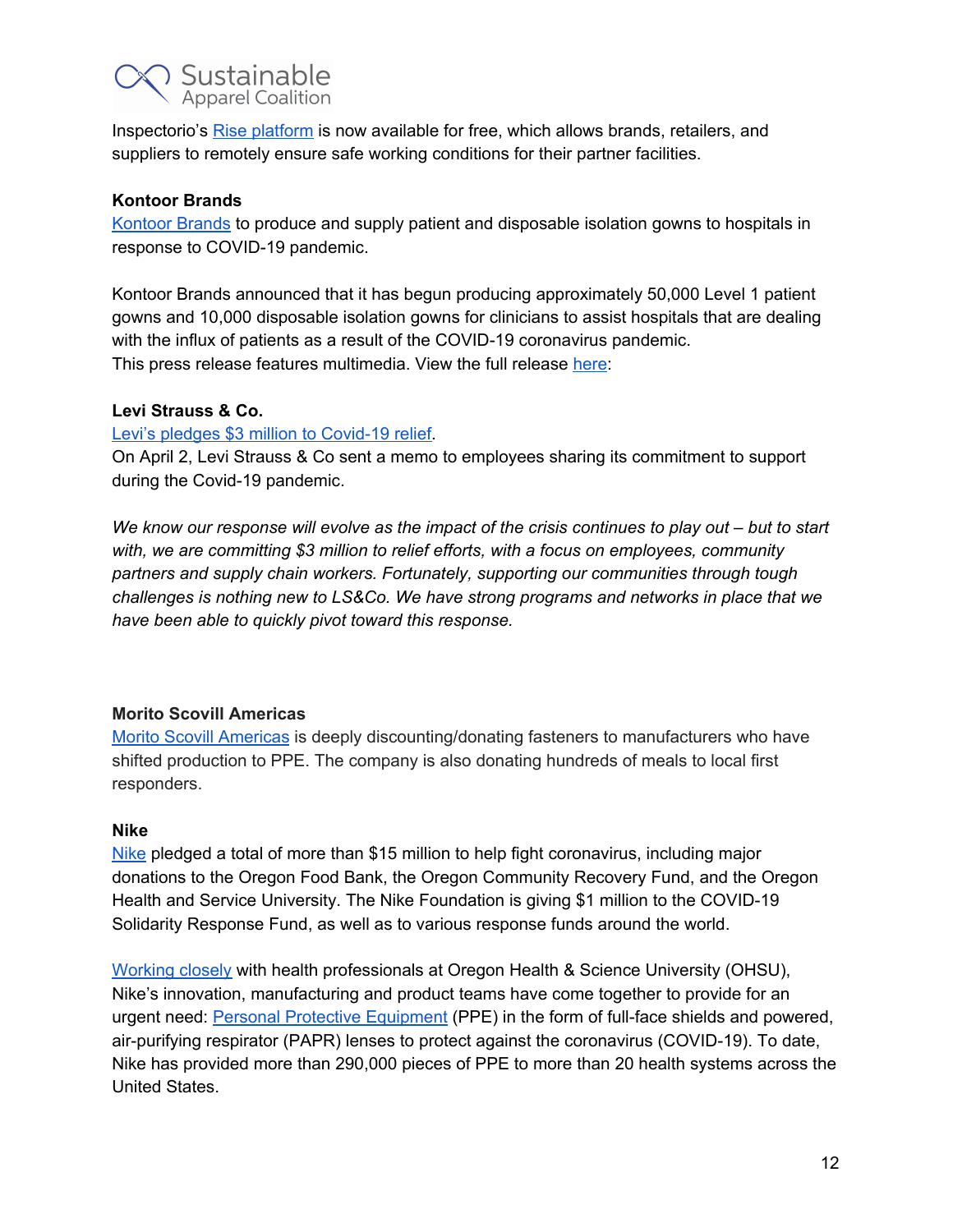

Nike is donating 32,500 pairs of Air [Zoom](https://news.nike.com/news/nike-air-zoom-pulse) Pulse to frontline healthcare workers who are responding to the COVID-19 pandemic in Barcelona, Berlin, Chicago, London, Los Angeles, Memphis, Milan, New York City, Paris and across Belgium.

## **Nordstrom**

Nordstrom is working with Kaas Tailored and its teams in California, Texas, Oregon, and Washington states to sew more than 100,000 masks that will be given to the company to use for sanitation purposes as it continues to stay open. Nordstrom will also donate masks to Providence Health and Services, and it's been giving to local charities like Seattle Foundation and Youth Care.

## **Pratibha Syntex**

With the number of cases of COVID-19 rising in India, the need for personal protective equipment (PPE) has skyrocketed. There is a huge gap in availability of PPE for medical personnel. Pratibha understands this critical situation and has taken an [initiative](https://timesofindia.indiatimes.com/city/indore/rising-to-the-challenge-textile-units-of-indore-make-ppe-kits-for-state/articleshow/74920857.cms) to help its doctors and nurses to fight this battle by manufacturing PPE under Indian Government directives. The factory is engaged in the production of hazmat suits for health care workers.

Pratibha Syntex is also [cooking](https://www.youtube.com/watch?v=2X8HzU3Ful0&feature=youtu.be) food as a voluntary service to help fight hunger. To date, they have fed 10,000 people in the last 11 days. Pratibha Syntex stands as one with its community and supports all the people engaged in this fight against COVID-19.

## **Primark**

European retailer [Primark](https://www.primark.com/primark-supports-the-fight-against-covid-19) has committed to paying its suppliers \$461 million for orders that were either in production or finished to ensure workers in their supply chain get paid as soon as possible. Primark is proud to announce that it will be donating over 400,000 everyday Primark products to frontline workers, volunteers and patients around the world as part of a global volunteer effort by hundreds of Primark employees.

## **PVH**

The PVH [Foundation](https://www.pvh.com/news/19646) is committing US \$1M toward COVID-19 relief:

- \$100,000 donation to the [COVID-19](https://www.who.int/emergencies/diseases/novel-coronavirus-2019/donate) Solidarity Response Fund
- \$50,000 donation to A Common Thread, [CFDA/Vogue](https://secure.givelively.org/donate/cfda-foundation-inc/cvff-a-common-thread?utm_source=google&utm_medium=banner&utm_campaign=A%20Common%20Thread) Fashion Fund for Covid-19 Relief
- \$275,000 donation to the Chinese Society of the Red Cross

PVH has started to ship 2M+ units of Personal Protective Equipment (PPE) to the Montefiore Health System in New York. Calvin Klein and Tommy Hilfiger are donating products to the US and Netherlands to support frontline healthcare workers.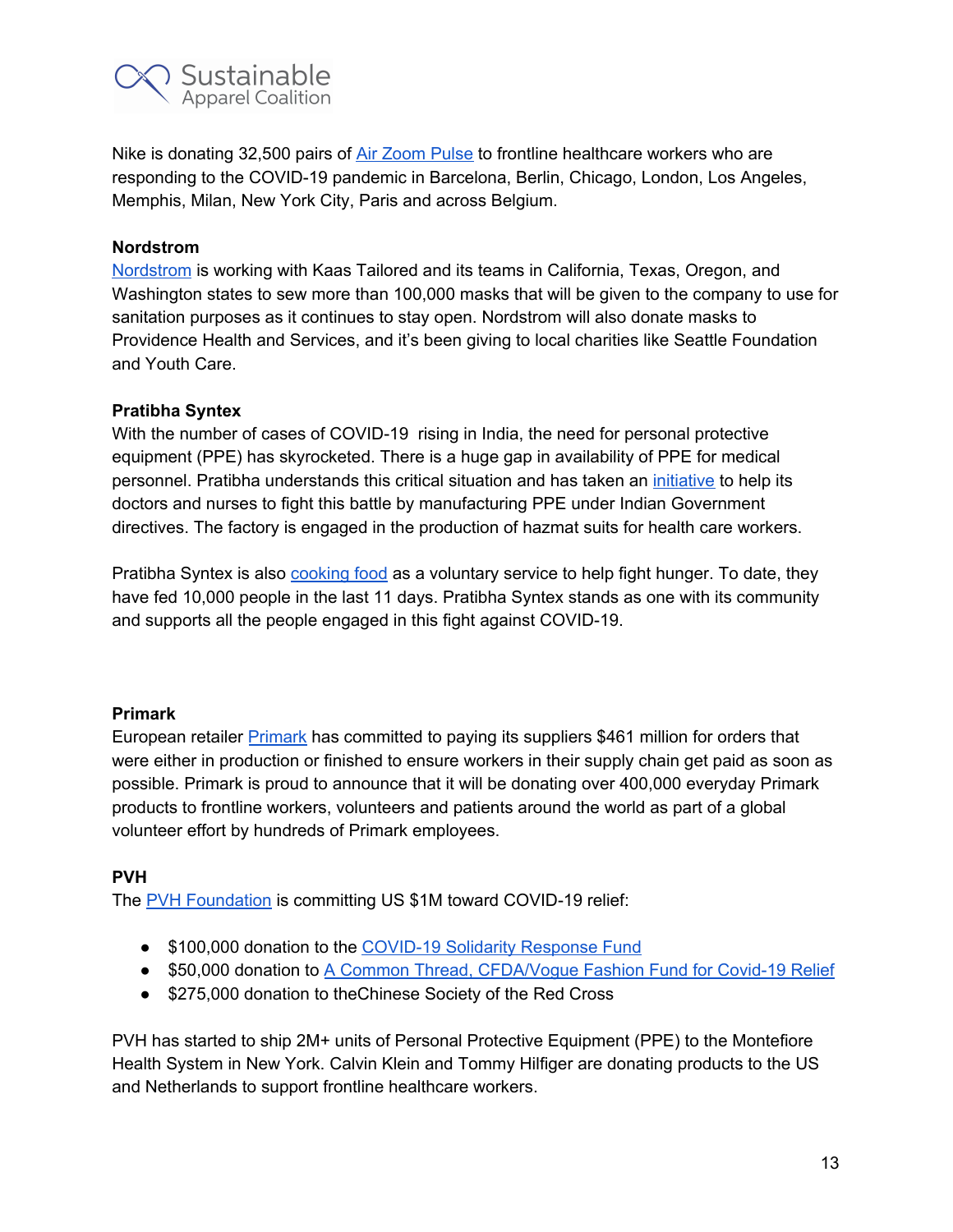

## **Ralph Lauren**

In the U.S. the Ralph Lauren Corporate [Foundation](https://corporate.ralphlauren.com/pr_200326_COVID19ReliefEfforts.html) donated \$10 million to fighting the coronavirus, \$1 million of which will be given to the [CFDA/Vogue](https://www.vogue.com/article/anna-wintour-cfda-fashion-fund-covid-19-coronavirus-relief) Fashion Fund's A Common Thread [initiative](https://www.vogue.com/article/anna-wintour-cfda-fashion-fund-covid-19-coronavirus-relief).

#### **Reformation**

New SAC member [Reformation](https://www.thereformation.com/pages/millionsofmasks) is working in partnership with LA Mayor Eric Garcetti's office to transition its manufacturing to make five million non-medical masks. The organization has also started selling non-medical masks on their website for personal use, small businesses, or donation. Reformation is also selling archival pieces, donating 30% of the proceeds to [Feeding](https://www.feedingamerica.org/) [America](https://www.feedingamerica.org/).

#### **Retail Council of Canada**

[Coronavirus](https://www.retailcouncil.org/coronavirus-info-for-retailers/) Covid-19 resources for retailers Updates & [information](https://www.retailcouncil.org/coronavirus-info-for-retailers/) [Questions](https://www.retailcouncil.org/coronavirus-info-for-retailers/faqs-for-retailers-on-covid-19/) & answers Relief [measures](https://www.retailcouncil.org/coronavirus-info-for-retailers/provincial-covid-19-resources-and-updates/) by region Member [resources](https://www.retailcouncil.org/coronavirus-info-for-retailers/covid-19-member-resources/)

#### **Salomon**

French sportswear brand [Salomon](https://www.salomon.com/en-us/blog/salomon-prototype-team-creating-medical-masks) is collaborating with Chamatex to produce masks for local municipalities and industries where employees are most at risk in their jobs. Their goal is to deliver 90,000 masks from April until June.

#### **Sappi**

In an effort to provide relief during the COVID-19 pandemic, [Sappi](https://www.sappi.com/sappi-donates-essential-items-and-products-for-covid-19-relief) Southern Africa has made several donations of scarce items such as hand sanitizer, hand soap, face masks, nutritional porridge, and paper products to reduce pressure on the National Government's resources as well as to support the most vulnerable populations.

#### *Donations include:*

- 16,000 liters of Sappi hand sanitizer, worth R1 million, distributed to 80 community clinics and health care centres in the rural and peri-urban areas of KwaZulu-Natal and Mpumalanga. Sappi is also distributing sanitizer to its own employees and their families.
- 15,000 surgical masks procured for community clinics and health care centres in KwaZulu-Natal and Mpumalanga.
- 19,000 cloth masks procured for Sappi employees and access to contractors who continue to deliver essential services during this time of national lockdown and who require essential PPE.
- 16,000 units of bar soap procured from local SMMEs in KwaZulu-Natal and Mpumalanga, distributed to communities through local NGOs.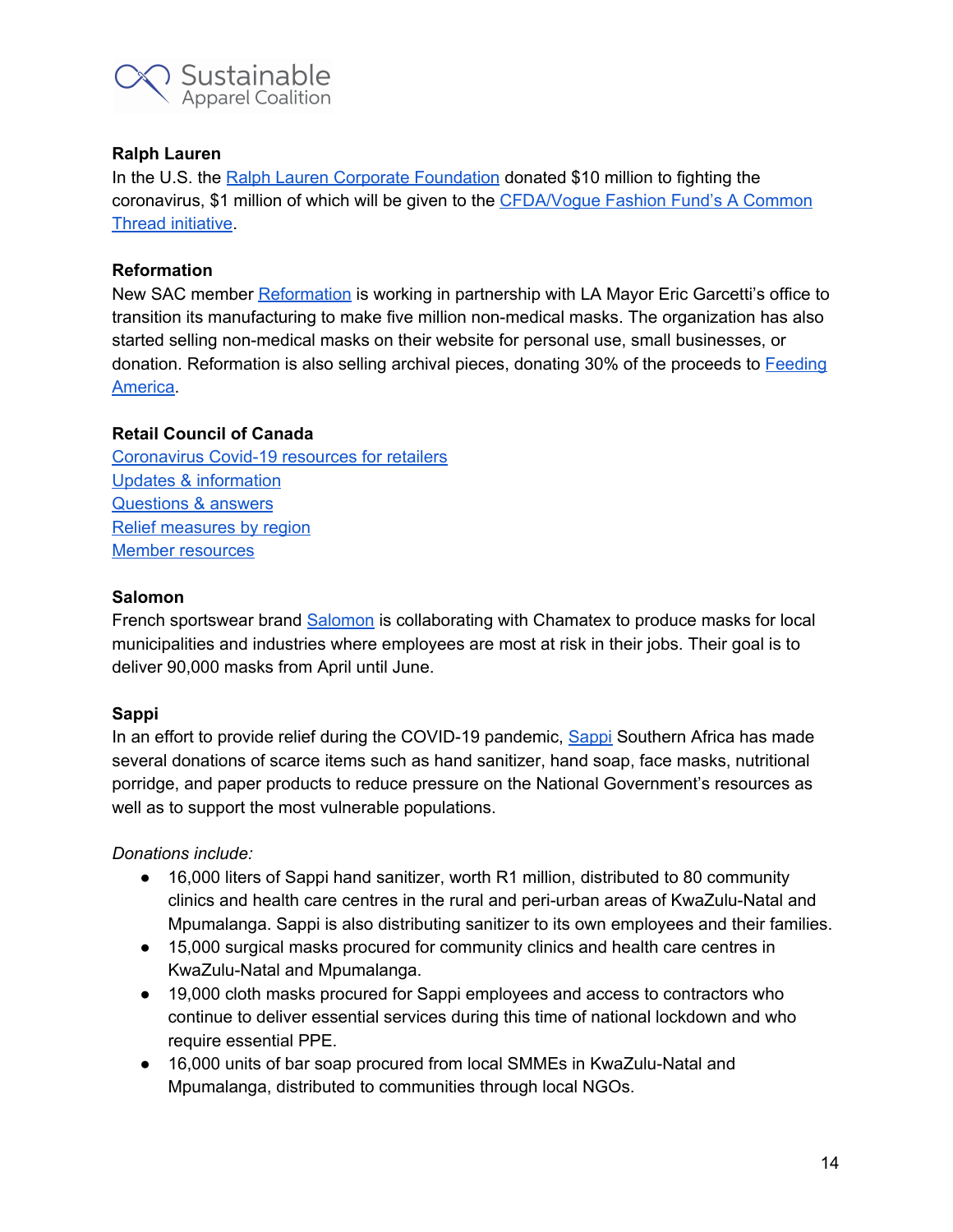

● 60,000kgs of A+ instant porridge distributed to vulnerable communities in KwaZulu Natal and Mpumalanga, through a partnership with the Southern Lodestar Foundation and the Spar Group. This donation will ensure that struggling patients get the required vitamins to strengthen their immune systems, especially the elderly and children.

## *Additional COVID-19 Relief Efforts by Sappi Saiccor and Ngodwana Mills:*

- 3,000 cloth masks produced at the Saiccor Mill skills centre, using six apprentices. The masks are distributed along with instructions on how they should be used for maximum effectiveness, with the clear message that they should be used in addition to observing the rules of social distancing and personal hygiene regimes.
- R15,000 donated to Nelspruit Community Forum to feed local homeless people.
- 150 blankets for local homeless people donated in support of the call from the MEC for Social Development.

# *Other Sappi Southern Africa COVID-19 Efforts:*

- Using Sappi Typek brand message "Live a Life of Note," South Africans were encouraged to remain positive and to bring about positive change, by sharing their messages of hope and inspiration on Sappi's social media platform. In addition to sponsoring R1,000 a day to authors of inspirational messages, Sappi pledged an additional R1,000 a day to the Solidarity Fund, with a total contribution of R35,000.
- Donation of Sappi manufactured toilet paper and Typek office paper, worth R2million, to the Department of Trade and Industry (DTI) for their future distribution
- Distribution of educational material regarding the COVID-19 pandemic, using Sappi's considerable networks within local communities.
- Contribution to relief efforts in the two provinces through the Department of Economic Development as well as Cooperative Governance and Traditional Affairs (COGTA), in support of a government-private sector coordinated effort.
- Active contribution in formalising a targeted communication program for the water and sanitation economic development stream through the organized business support initiative led by BSA (Business for South Africa).
- Reduction of salaries or fees for the three months, ending June 2020, as well the forfeit of short-term incentive bonuses for 2020, by Sappi's board of directors and regional leadership teams, to supplement COVID-19 relief funding efforts.

# **SGS**

[SGS](https://www.sgsgroup.in/en-gb/news/2020/04/sgs-joins-oxford-university-consortium-to-develop-covid-19-vaccine) has partnered with specialists in infectious diseases, research and innovation, and pharmaceuticals to develop and scale a potential vaccine for COVID-19.

# **Tapestry**

The [U.S.-based](https://www.tapestry.com/) parent company of Kate Spade, Coach, and Stuart Weitzman has donated 15,000 face masks to various hospitals both at home, as well as in the U.K. and Spain. It also plans to match employee donations to coronavirus causes up to \$10,000 per employee.